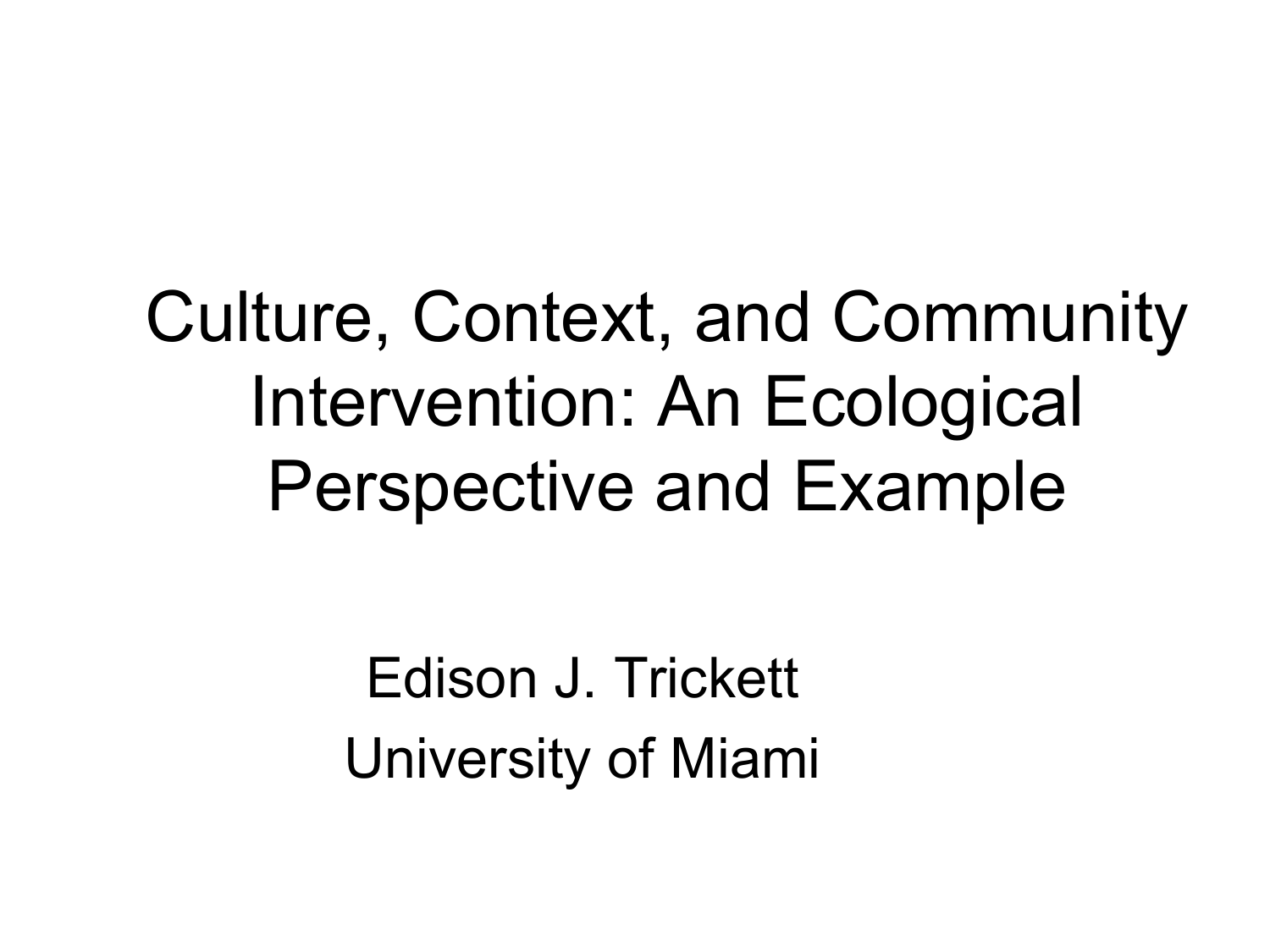#### The Basic Premise

• "Questions of method are secondary to questions of paradigm, which we define as the basic belief system or worldview that guides the investigator, not only in choices of method but in ontologically and epistemologically fundamental ways " (Guba & Lincoln, 1994, p. 105)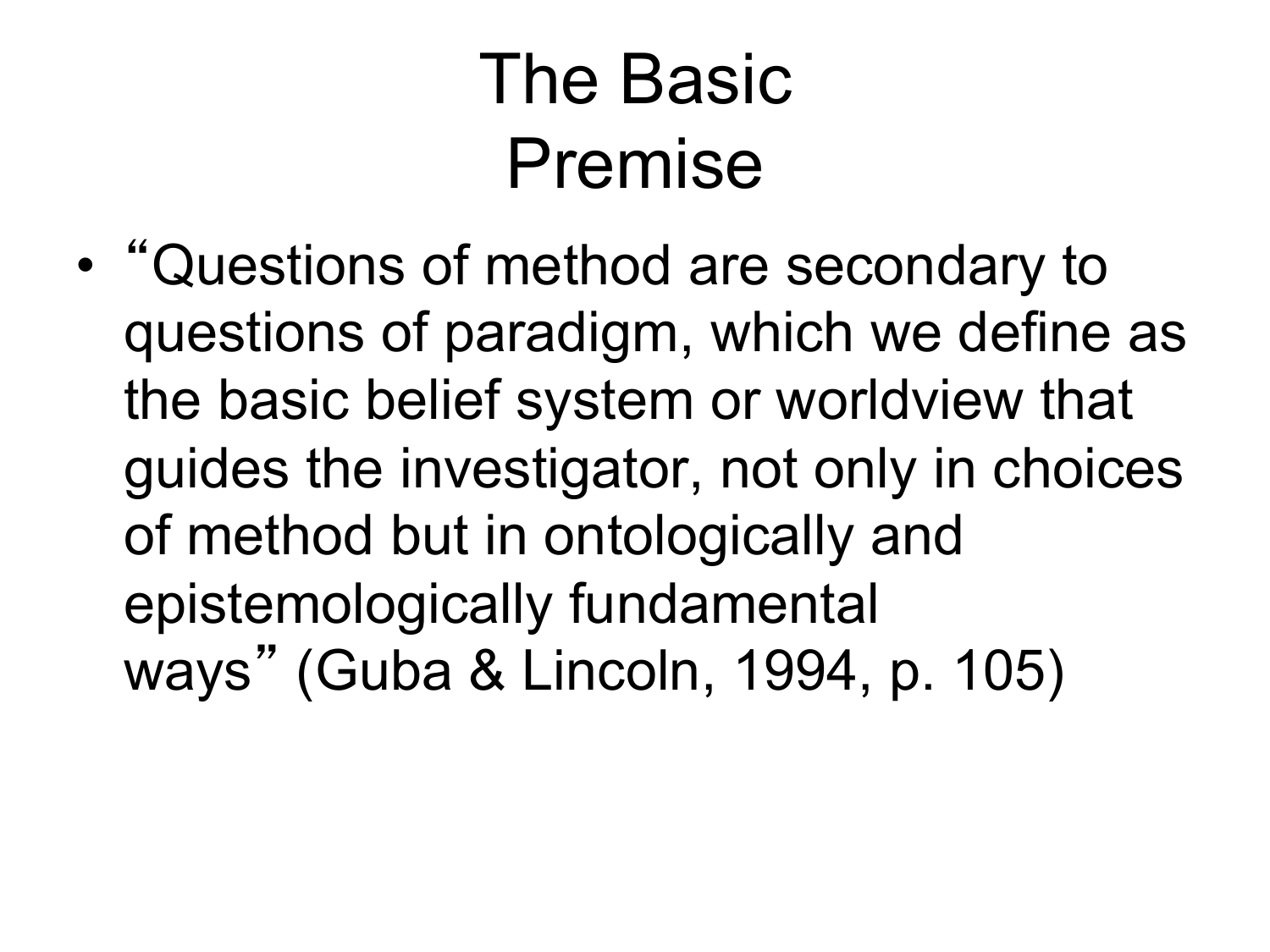#### Social and Natural Sciences Metaphor; Differences Make a Difference

• Alternative Paradigms for Community Intervention

Rocket Science (program as technology to be implemented)

– There are answers—"call Houston"

–Systemic Event in Local Ecology (intervention as relational and co-developed)

– "Wicked problems', no single "best way"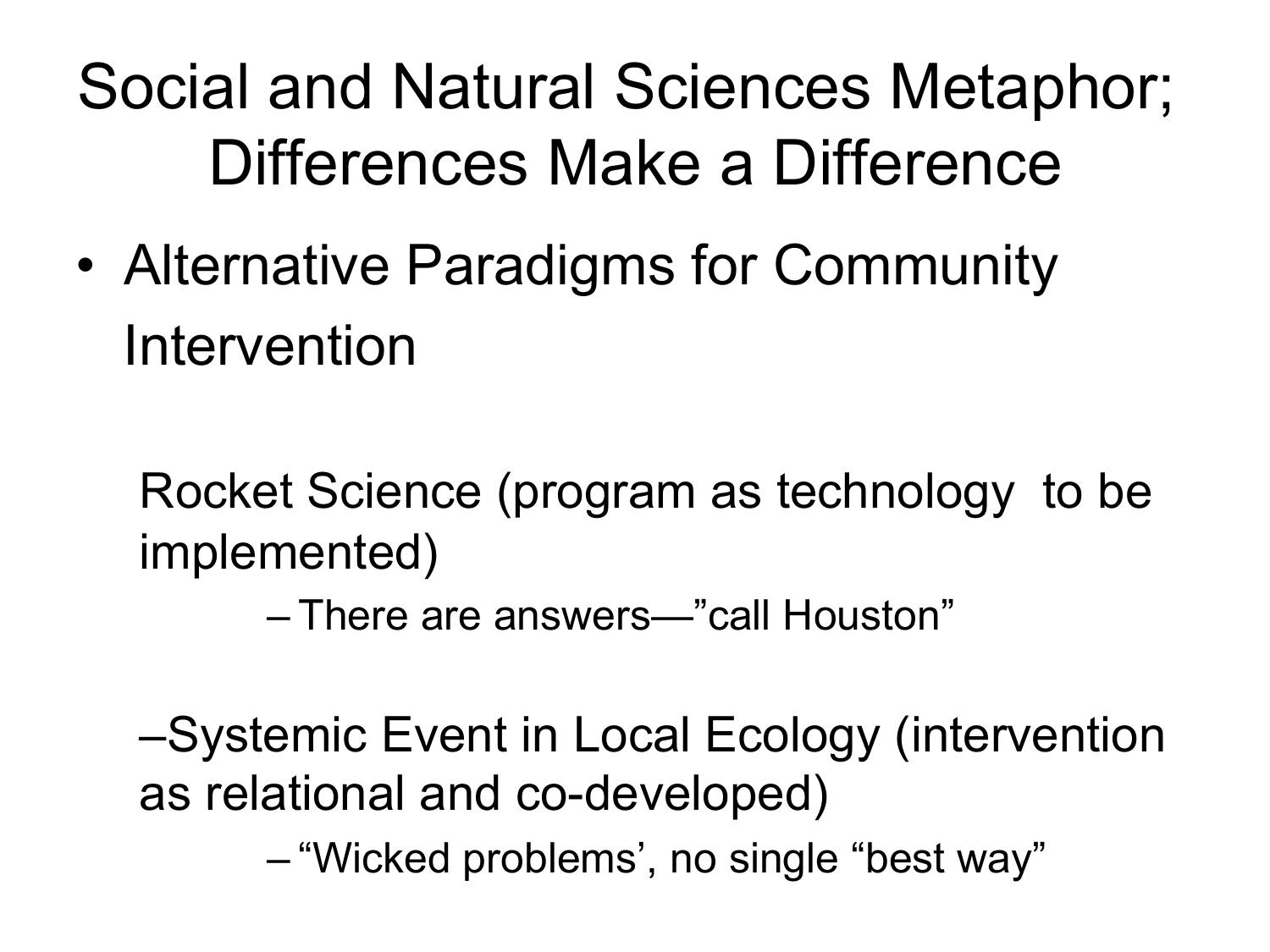### Falling for the manual vs. Falling in love

- "While particles are attracted to one another, they don't fall in love" (Lee Cronbach, 1986)
- People are reflexive/volitional/have agency, create meanings, "fall in love", develop culture, traditions, not so with particles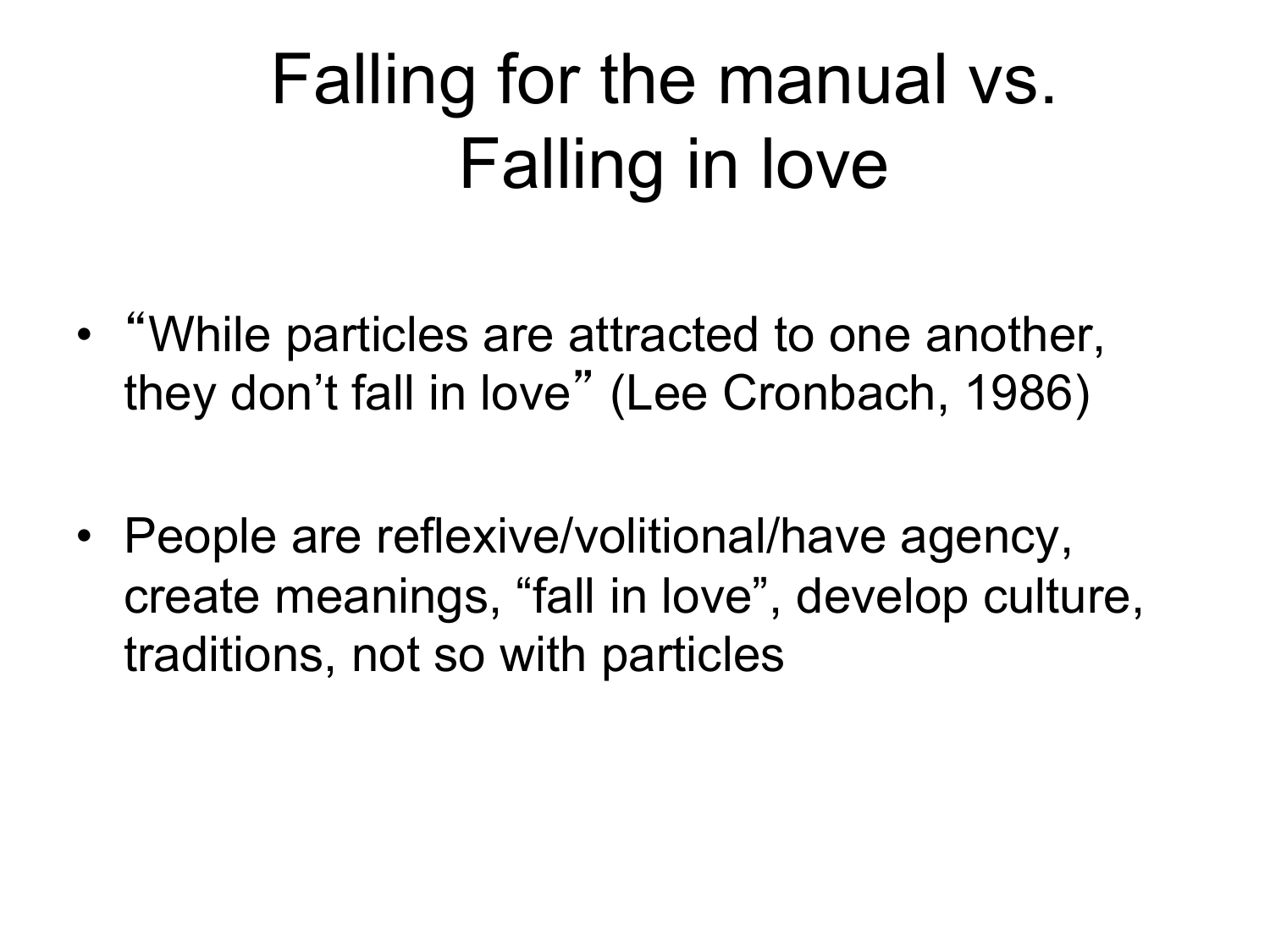### Ecology in Community Intervention: 3 Iterative Processes

- (1) Community Understanding
- (2) Working Together—Collaboration
- (3) Resource Creation as Fundamental Intervention Goal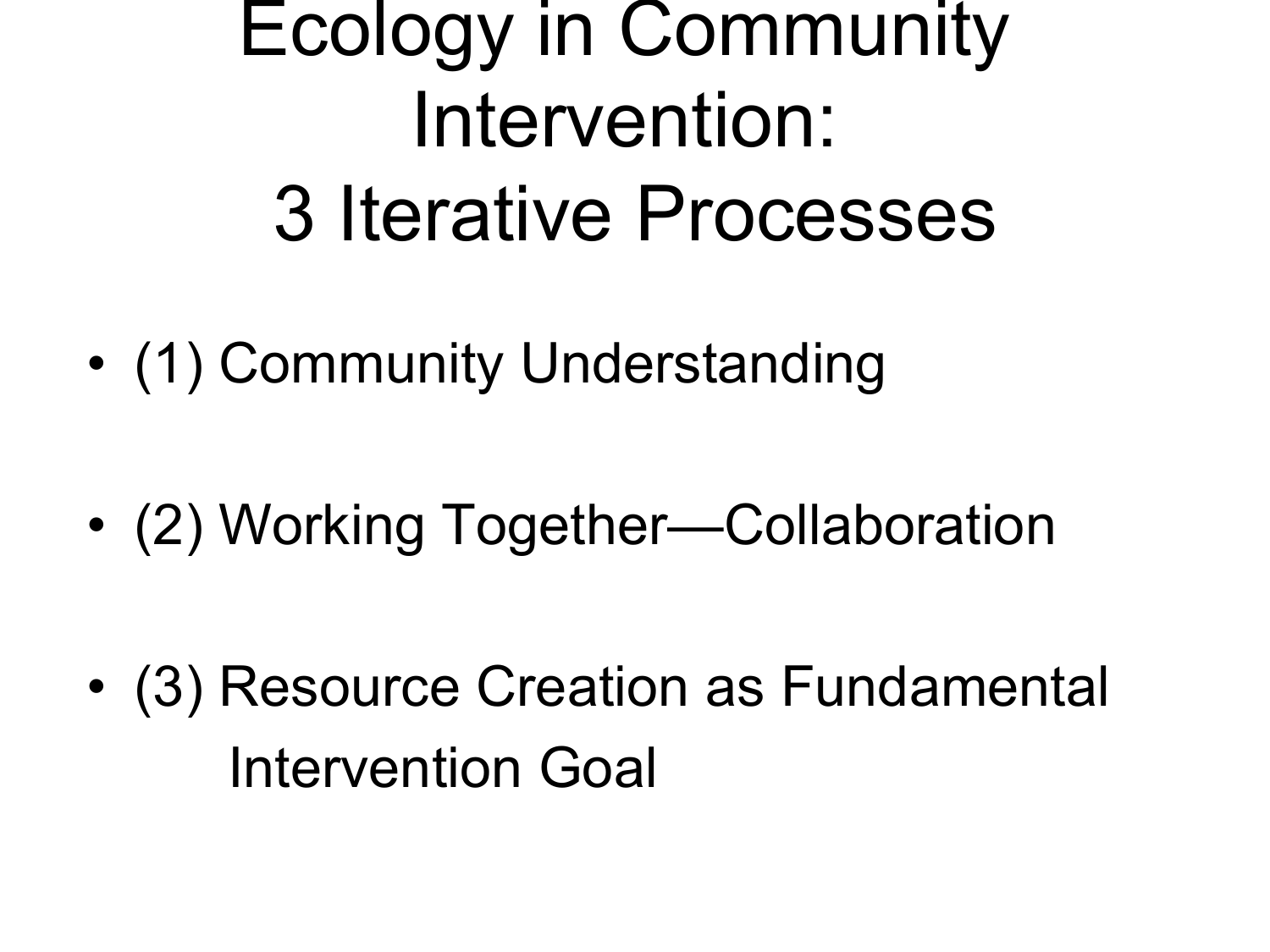# 1: Community Understanding: Learning About the Community and Vice Versa

- All interventions are nested in varying ecologies that affect
	- $-$  (a) the congruence of the intervention with local norms, problems, and solutions and
	- (b) the relationships between interventionists and the local context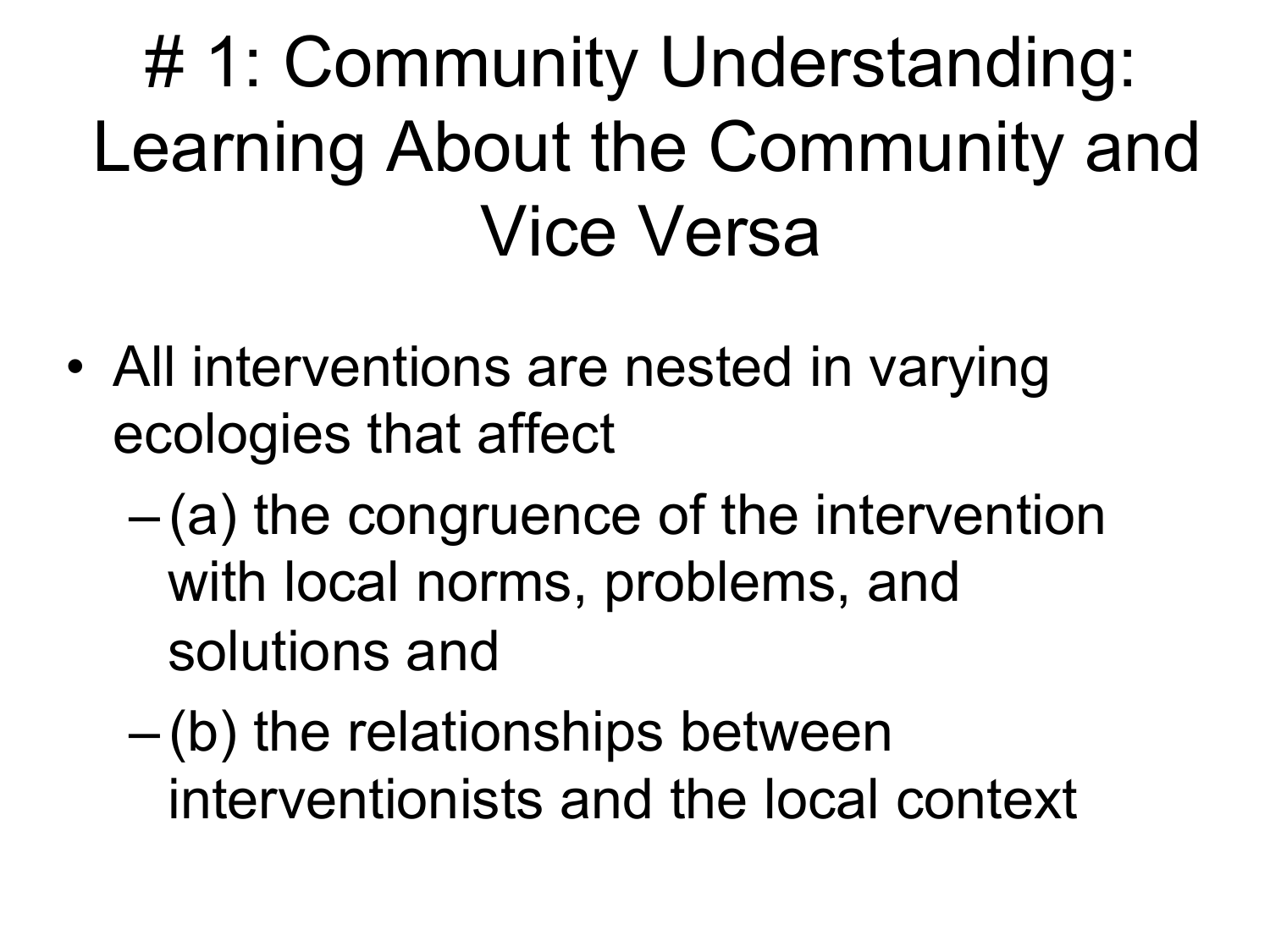### Examples of Relevant Questions Addressed by Assessment

- What processes/structures are necessary to ensure that the intervention project supports the hopes and aspirations of the community?
- What community-level outcomes are locally relevant which can be targeted and assessed in terms of intervention impact?
- What is the local theory of the intervention focus?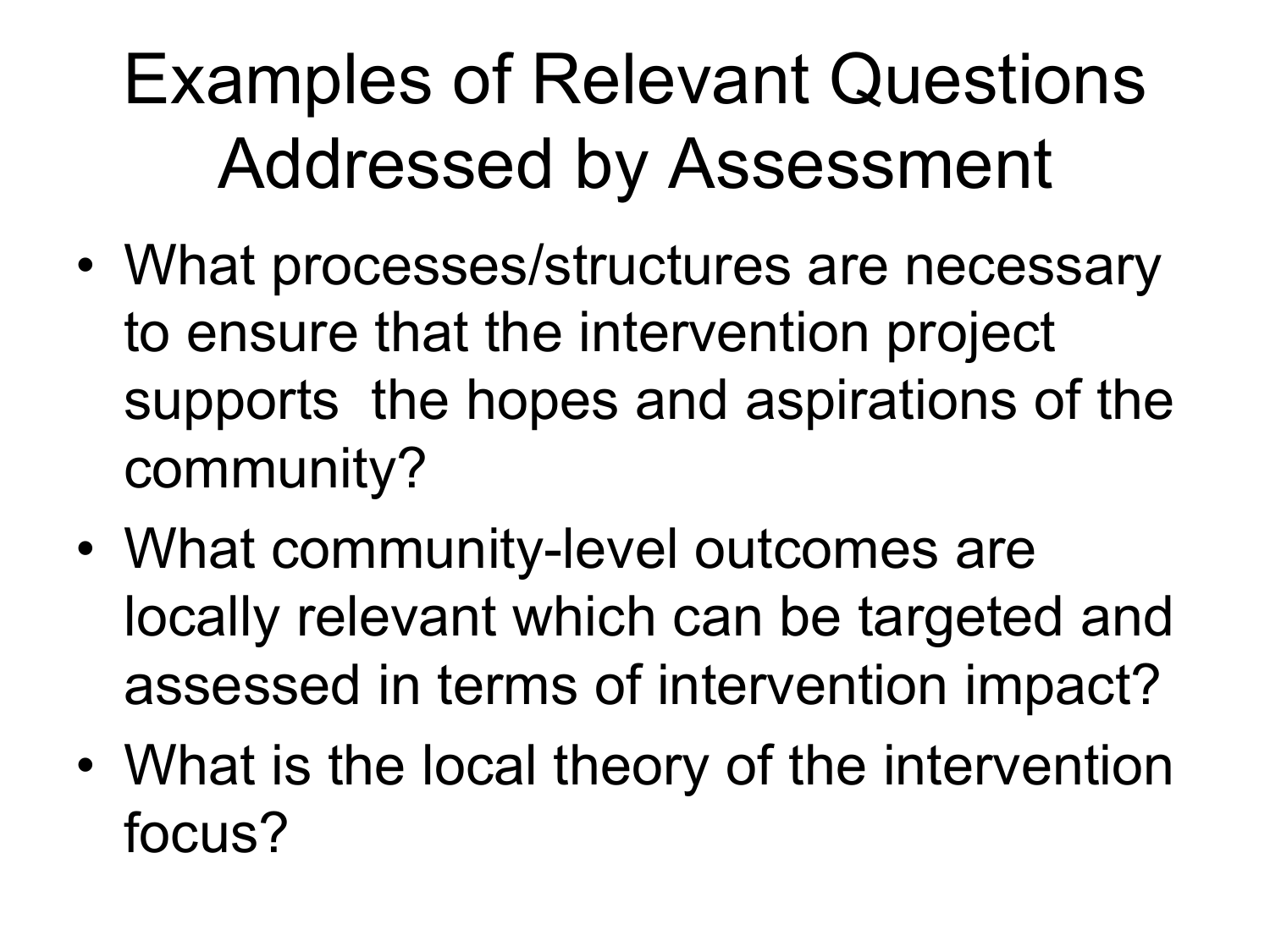Ecological Principles Guiding Community Assessment

#### Adaptation—Ecology of Lives

acculturation in values/foods/ generations/technology

Interdependence—Ripple effects/ Unintended Consequences

> Increased family/communal interaction Researcher learning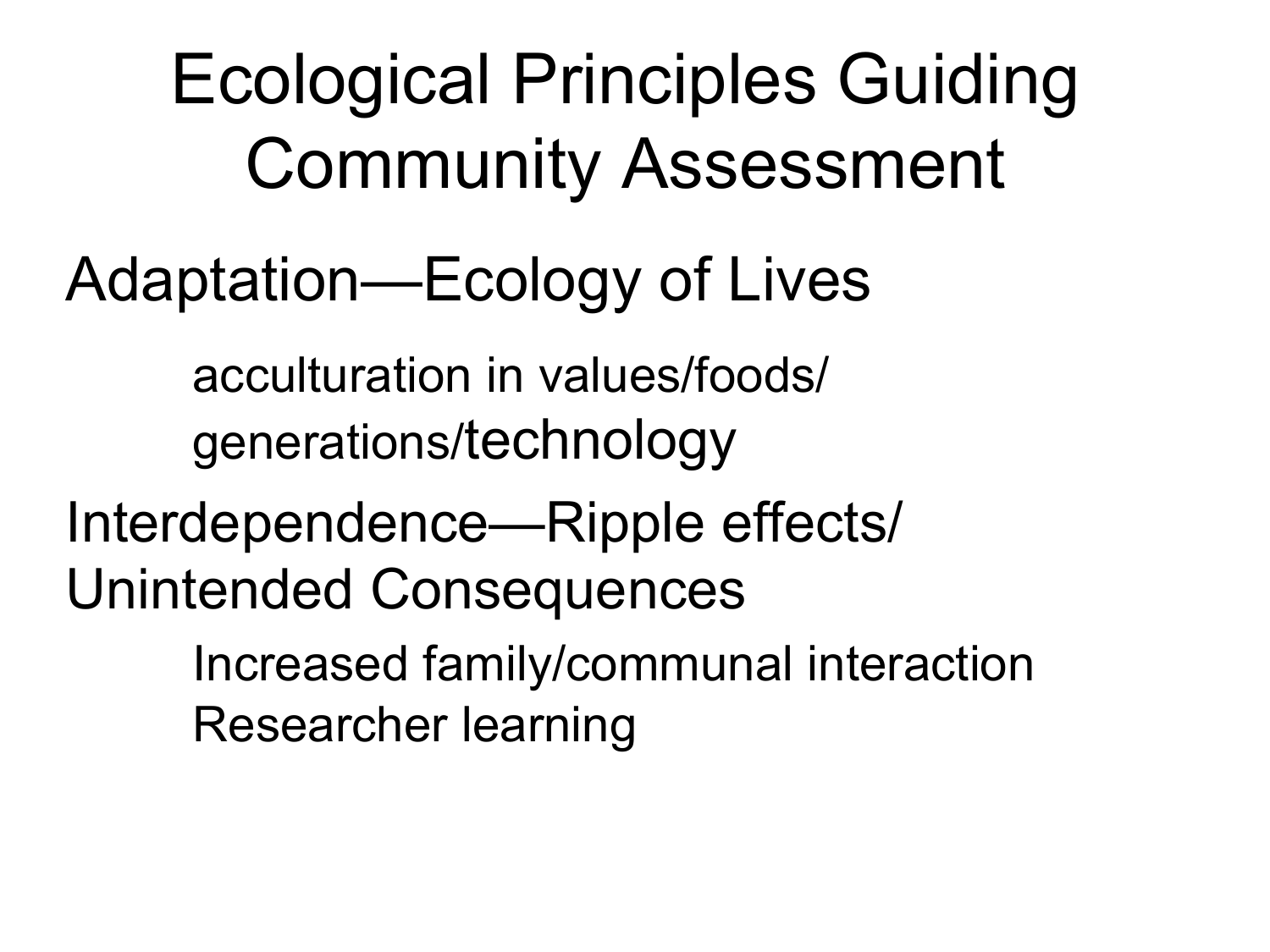# Ecological Principles Cont.

Cycling of resources—people, settings, and events on which to build interventions

–Indigenizing Group

–Qasgiq (Communal House)

Succession—community history and hopes in intervention development

> -Cultural revitalization as superordinate goal

-Cultural traditions as vehicle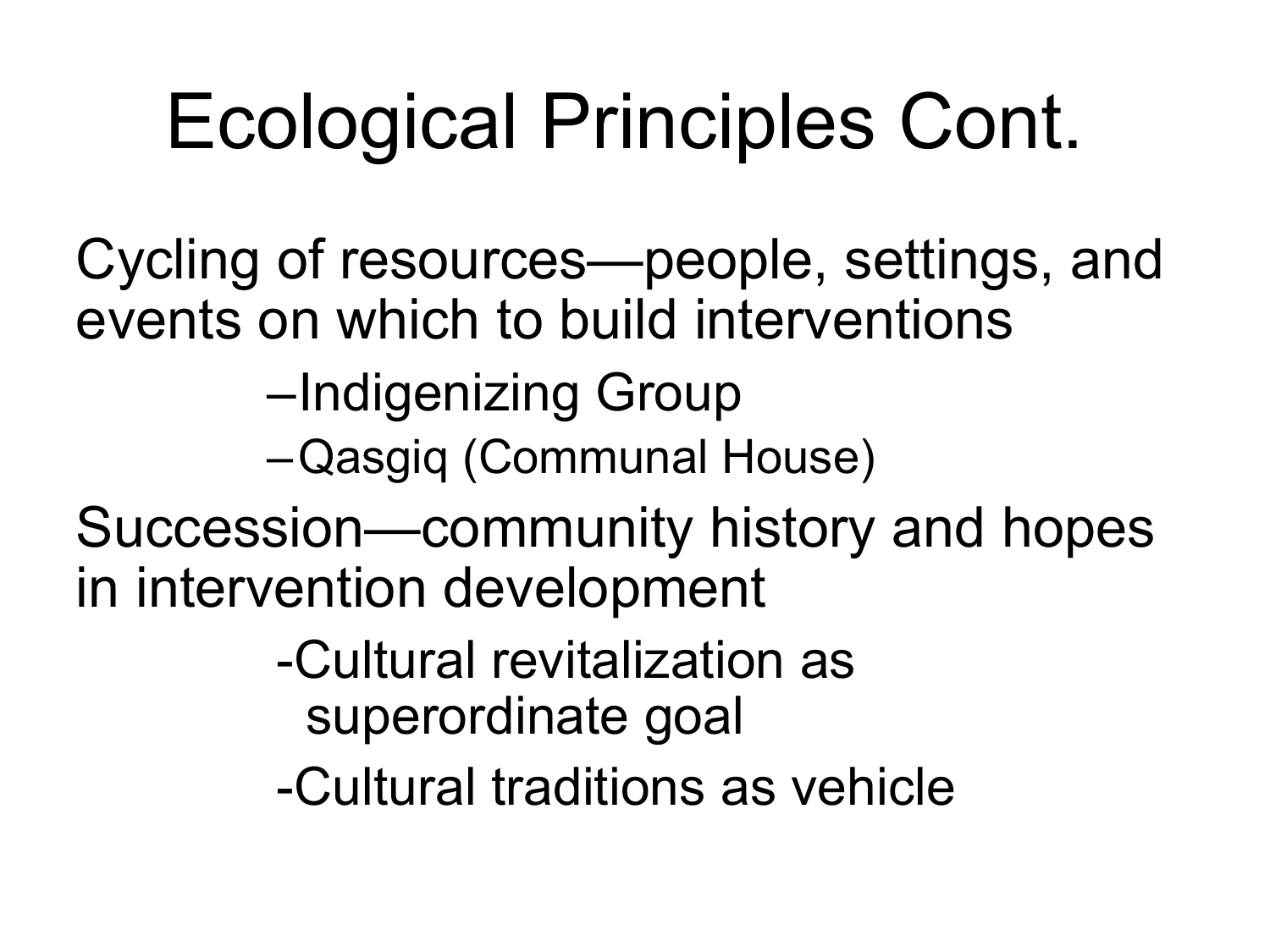### Vice Versa: Becoming Known in the Community

- We all want to know who we're dealing with ("Here come the anthros")
- Developing a local eco-identity: Redefining the professional role
	- –Out of (professional) role activities
		- Becoming an informal resource
		- Showing up at community occasions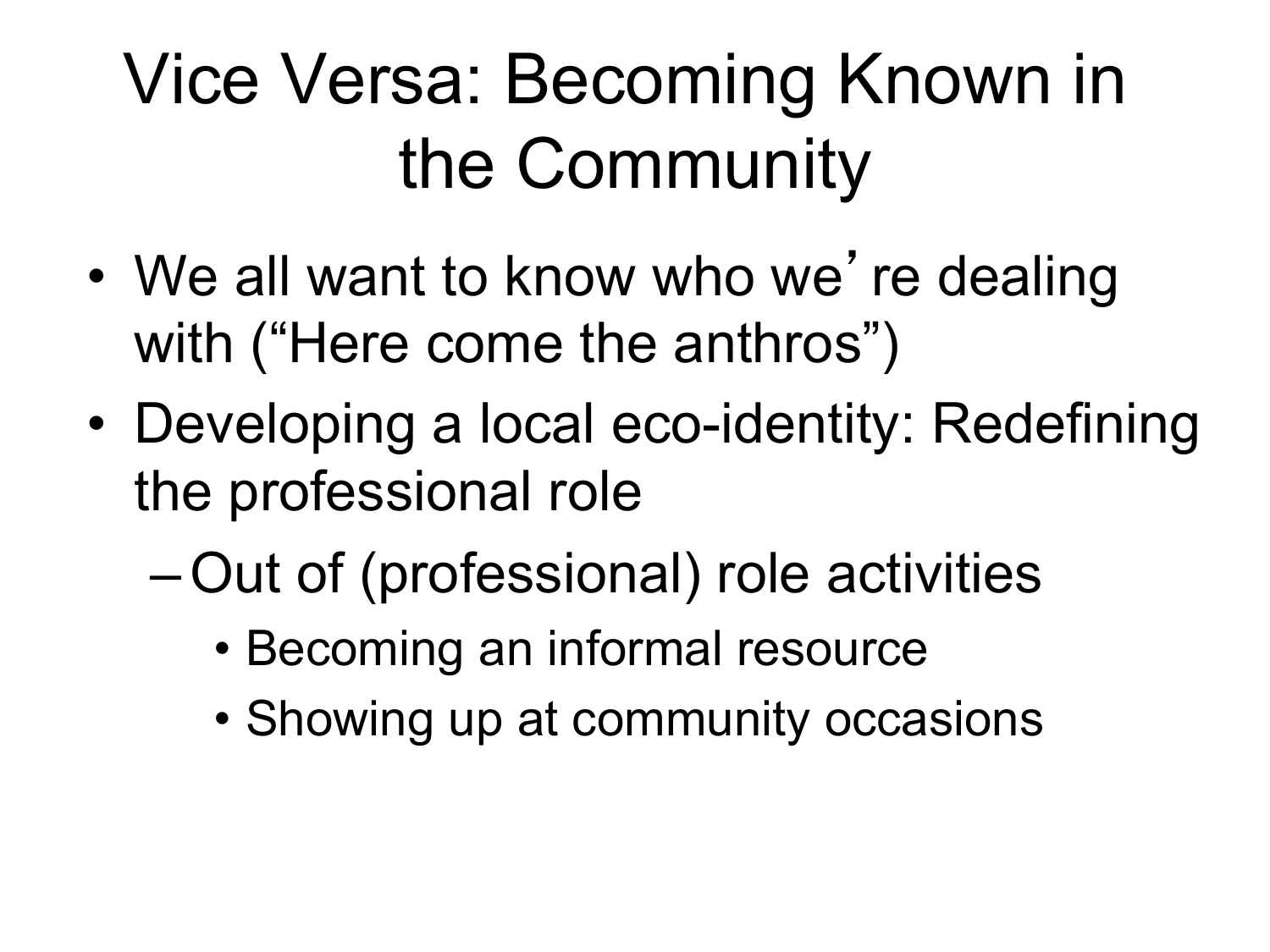## # 2: Collaborative Commitment: Caring for Culture and Context

- Why Collaborate?
- 5 Reasons:
	- Moral
	- Pragmatic/Utilitarian/Instrumental
	- Ideological—Democratic/Revolutionary
	- Epistemological
	- Local Impact of Knowledge
	- This is where the devil is in the details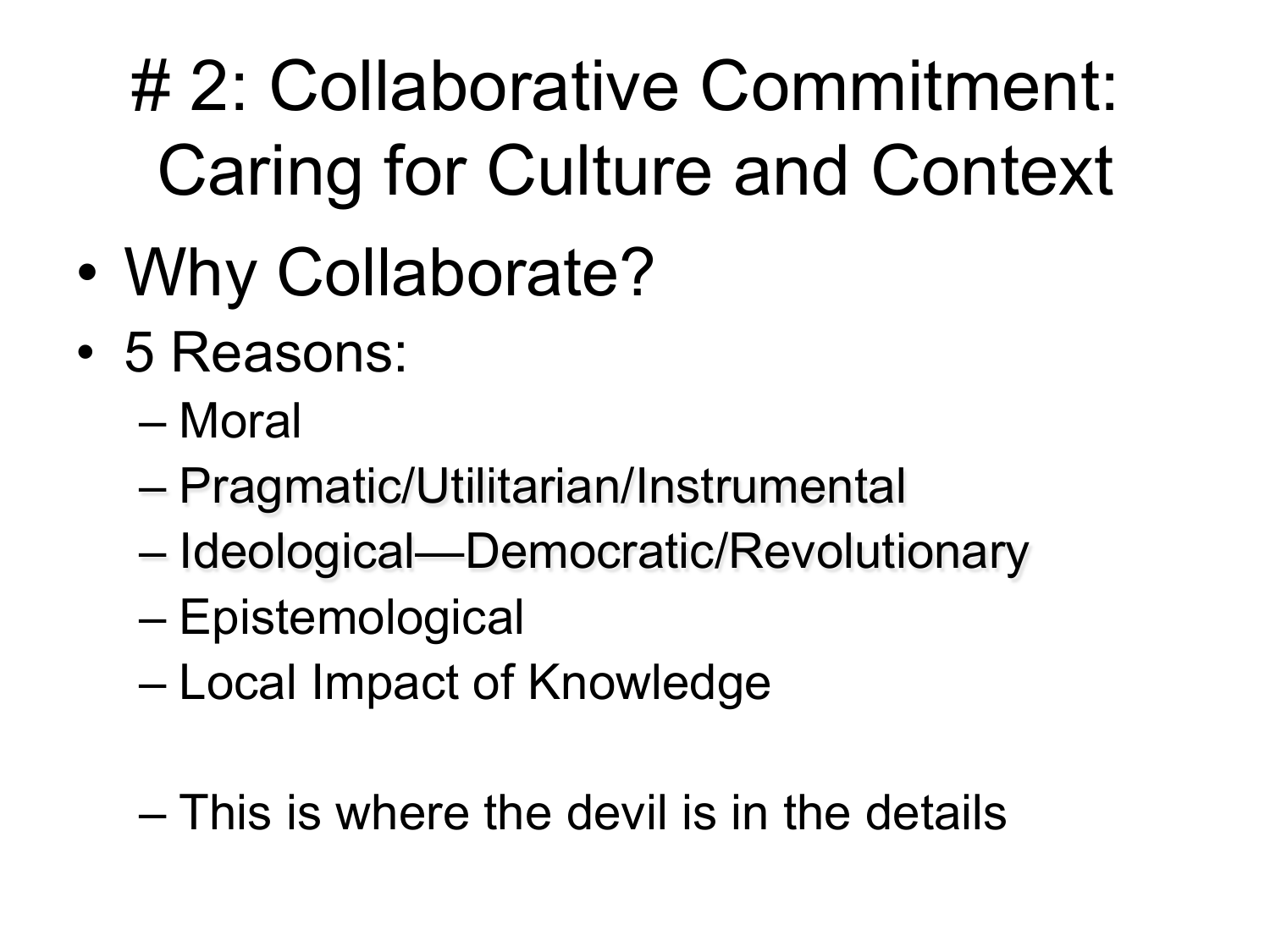# The Spirit of Collaboration

- The spirit of collaboration manifested in role definition
	- $-(a)$  the amount of energy devoted to collaborative relationship building,
	- (b) time devoted to getting to know the community more generally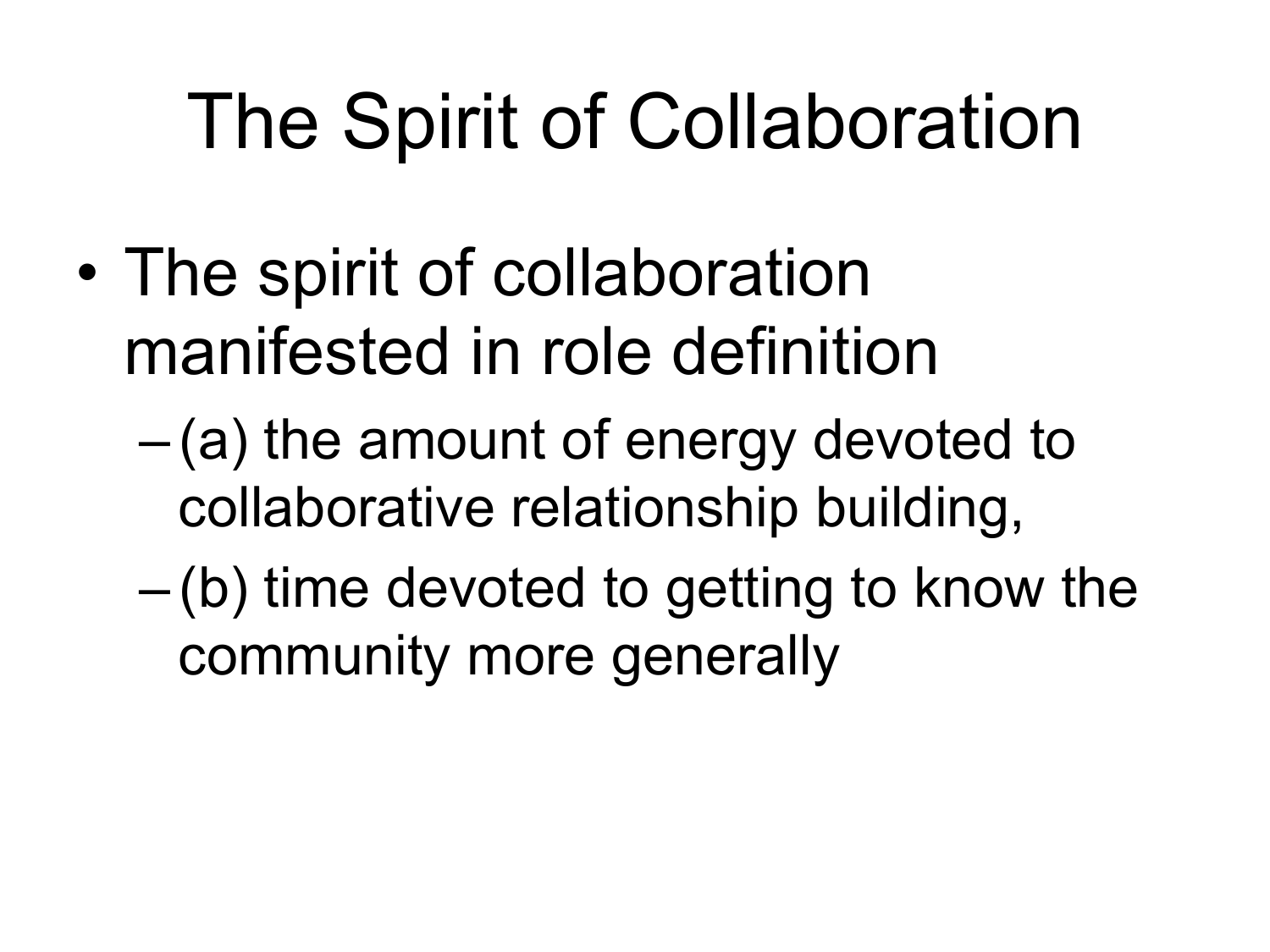# Collaborative Commitment Cont.

–In the Intervention Process

© degree of community influence in selecting problems and intervention strategies, and

(d) the vigilance in seeking out both positive and negative ripple effects of the intervention process (not just the intervention) in the local ecology.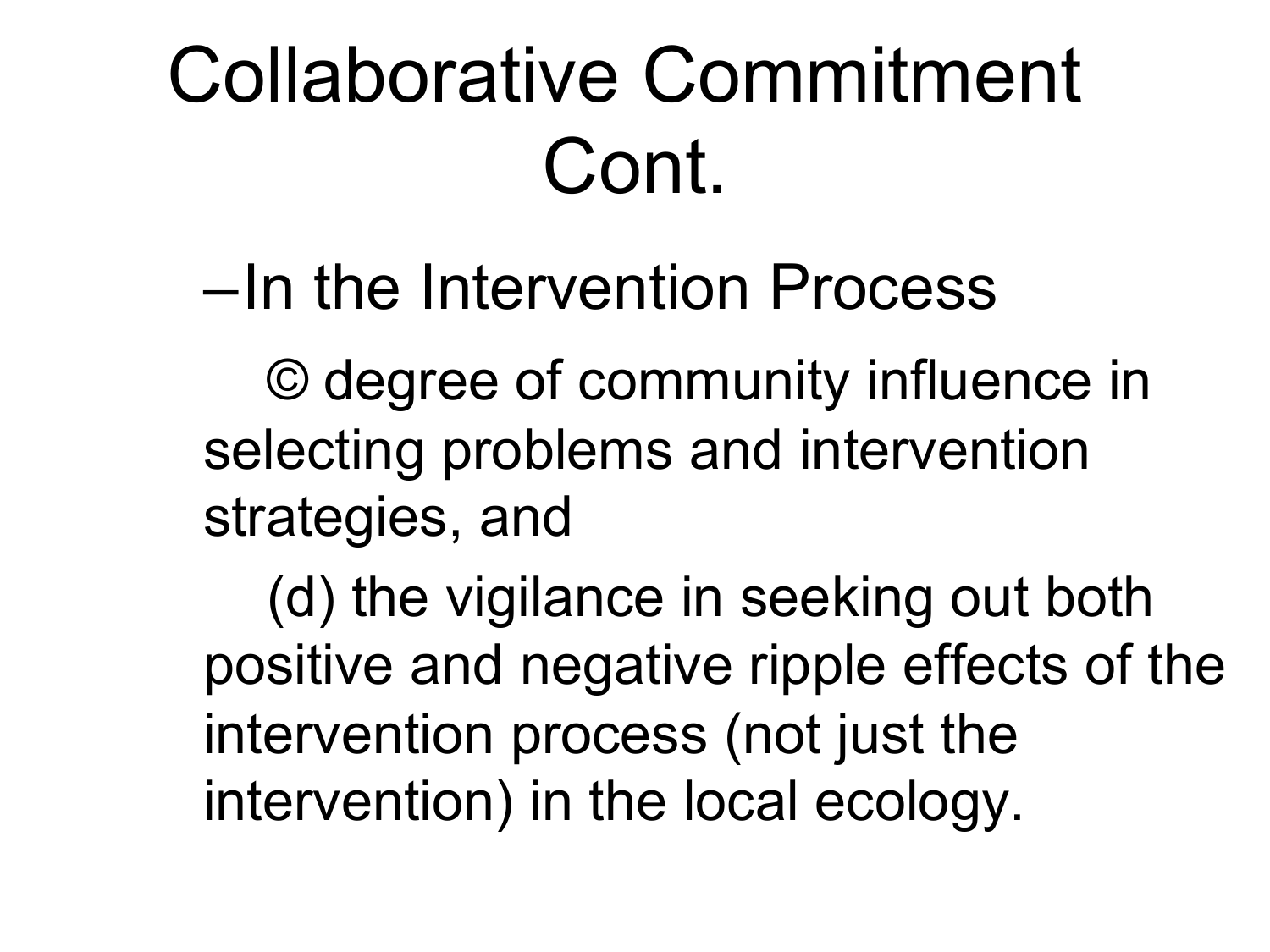#### Step: #3:

Creating Empowering Community Resources as Intervention Goal

• Community Development—To what extent does the intervention impact:

--Immediate: Community/context resource development (e.g. relational networks, material resources, control)

--Future: Avenues/mechanisms and resources for ongoing and future action planning and implementing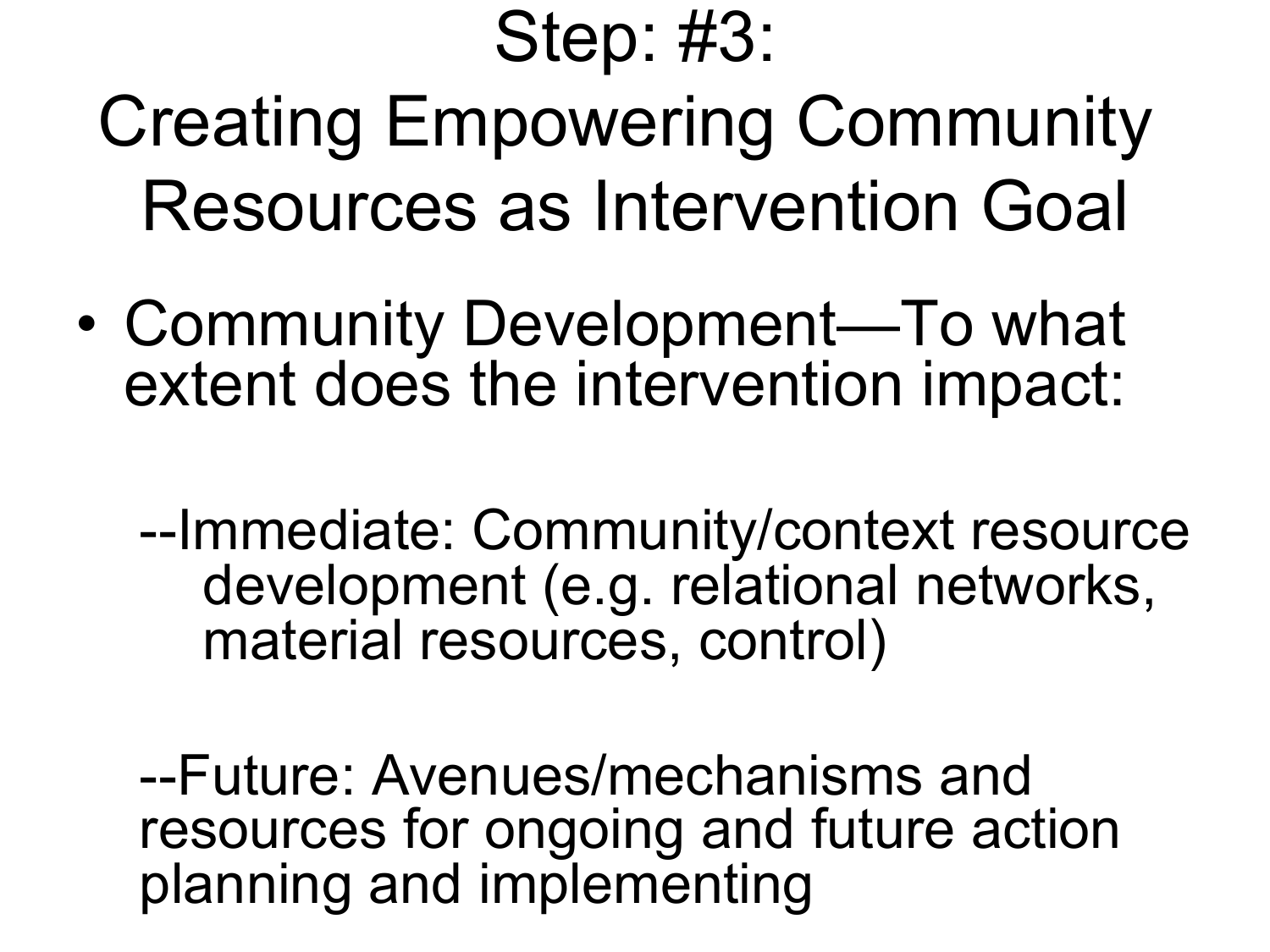### Proximal Resource Outcomes: Examples

- (a) The creation of new social settings serving a community-defined need (programs, services);
- (b) Increased interdependence between sectors of the community (police and schools; religious organizations and health services).
- (c) Strengthening of weak ties between community-based organizations and outside specialized expertise.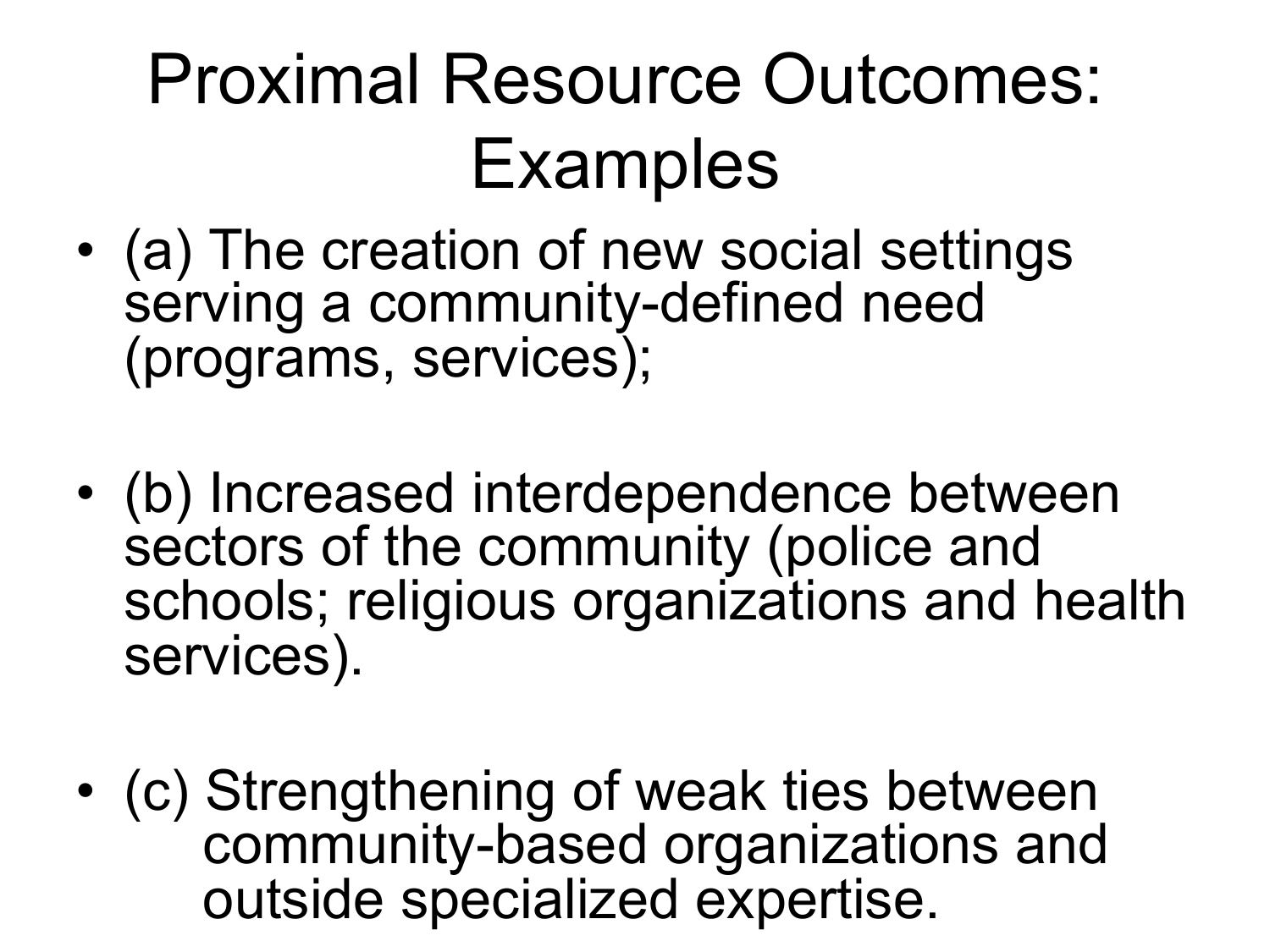### The Ecological Mind Set I: Researcher Buy-In

- To learning about the community as a system
- To crafting interventions self-consciously related to what is learned about the community as a system
- To looking at the intervention process as causing multiple ripples with costs and benefits associated with each.
- To care about the community as a community and its resources (capacity) as the intervention goal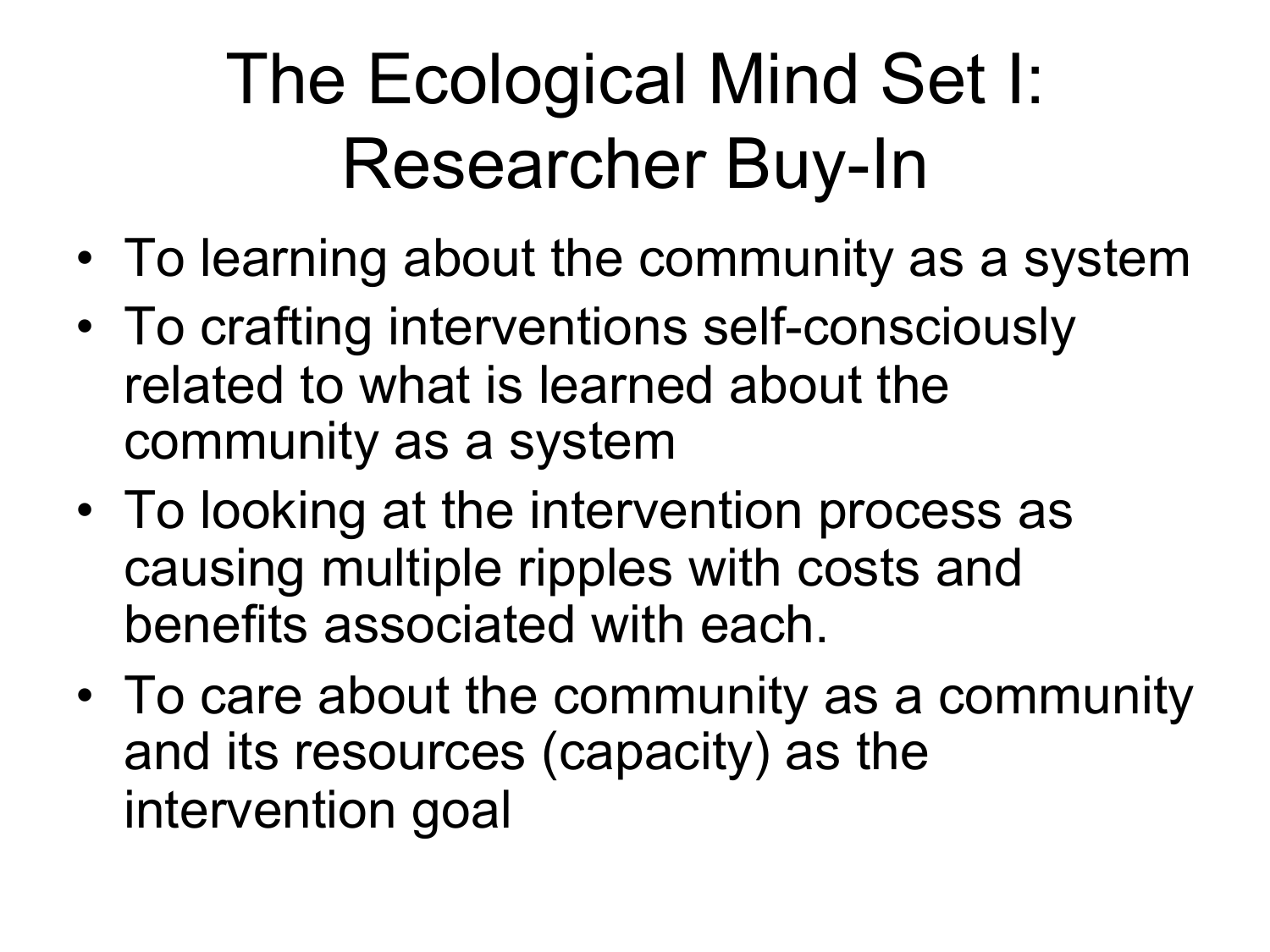#### Mindset II: Value Practice-Based Evidence

- We are all theorists of our own lives and communities (George Kelly)
	- Indigenous theory as a test of professional theorizing
	- Dialogue over whose evidence counts, why it should count, and how it should count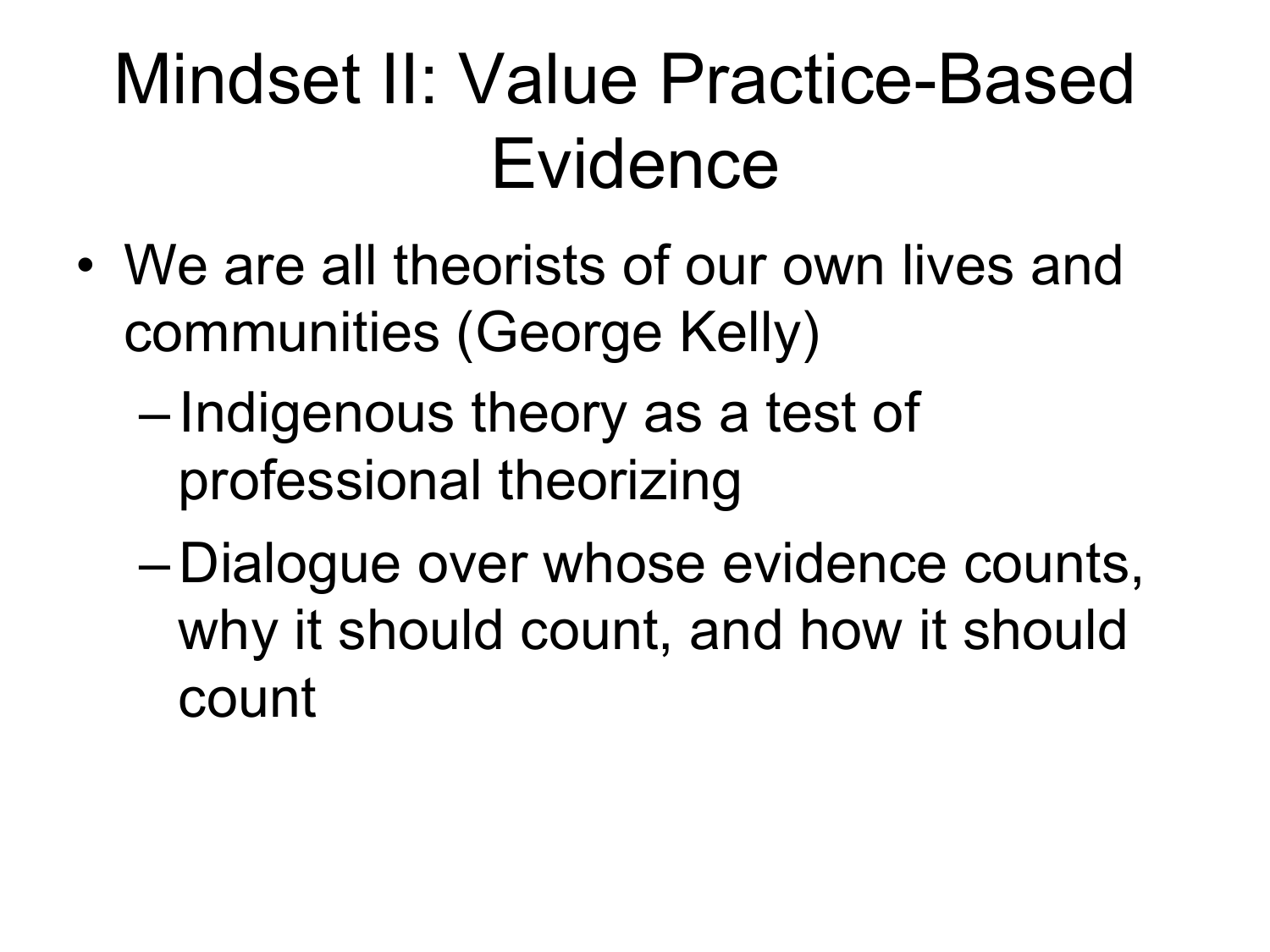# Alcohol Prevention In Alaska: Brief Example

• 15 year collaboration between Center for Alaska Native Health Research (CANHR) and Alaska Native communities

--Multiple projects ranging from behavioral to biological

--Initial focus on Alcohol Abuse Prevention among Adults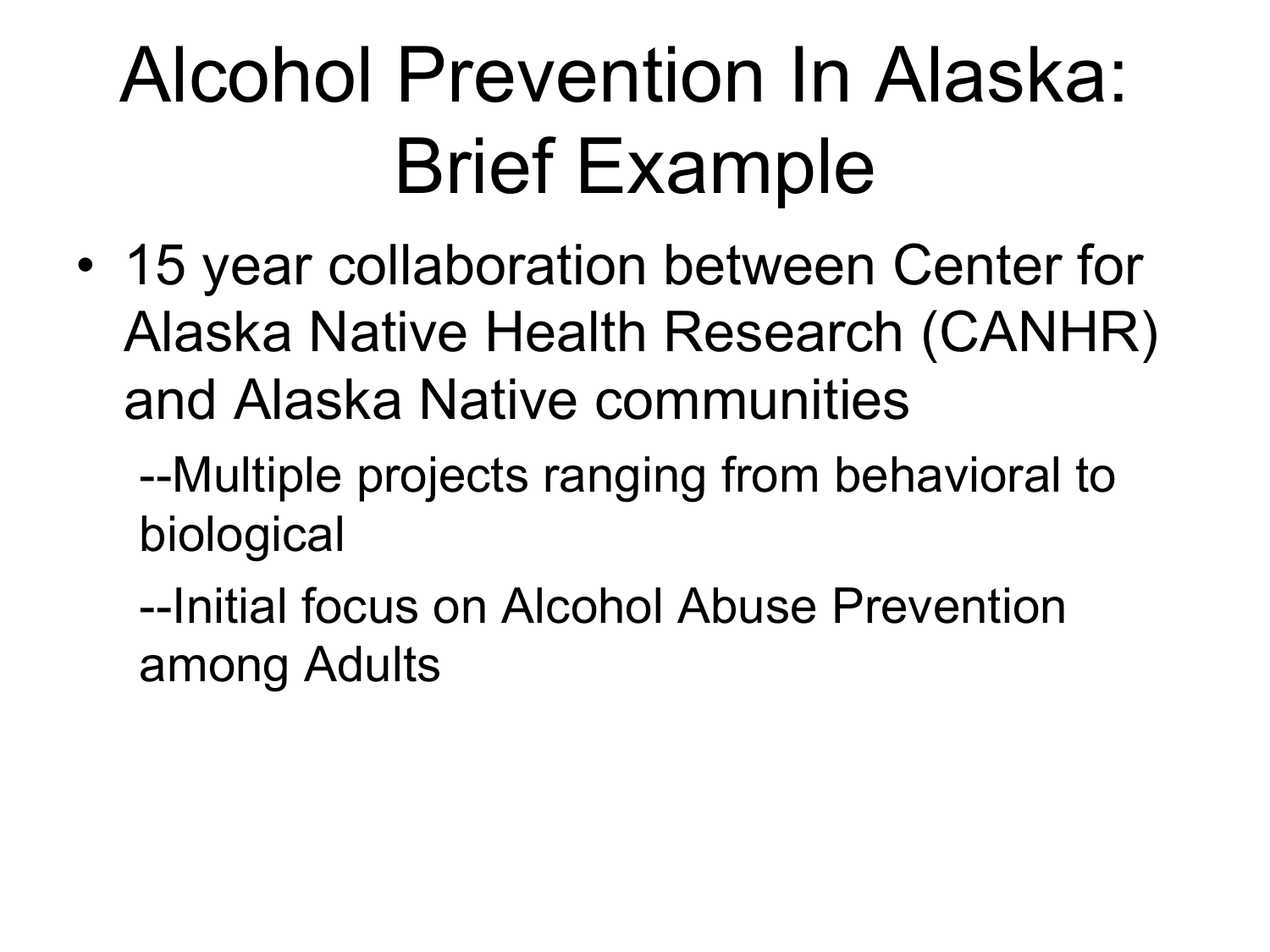# Clash of Cultures

#### Culture of Science

- --"Rigor"
- Experimenter control of Design/Measures
- Quantitative Priority
- Timeliness

#### Culture of Community

- --Historical Mistrust
- --Construct Mismatch
- --"We don't measure anything"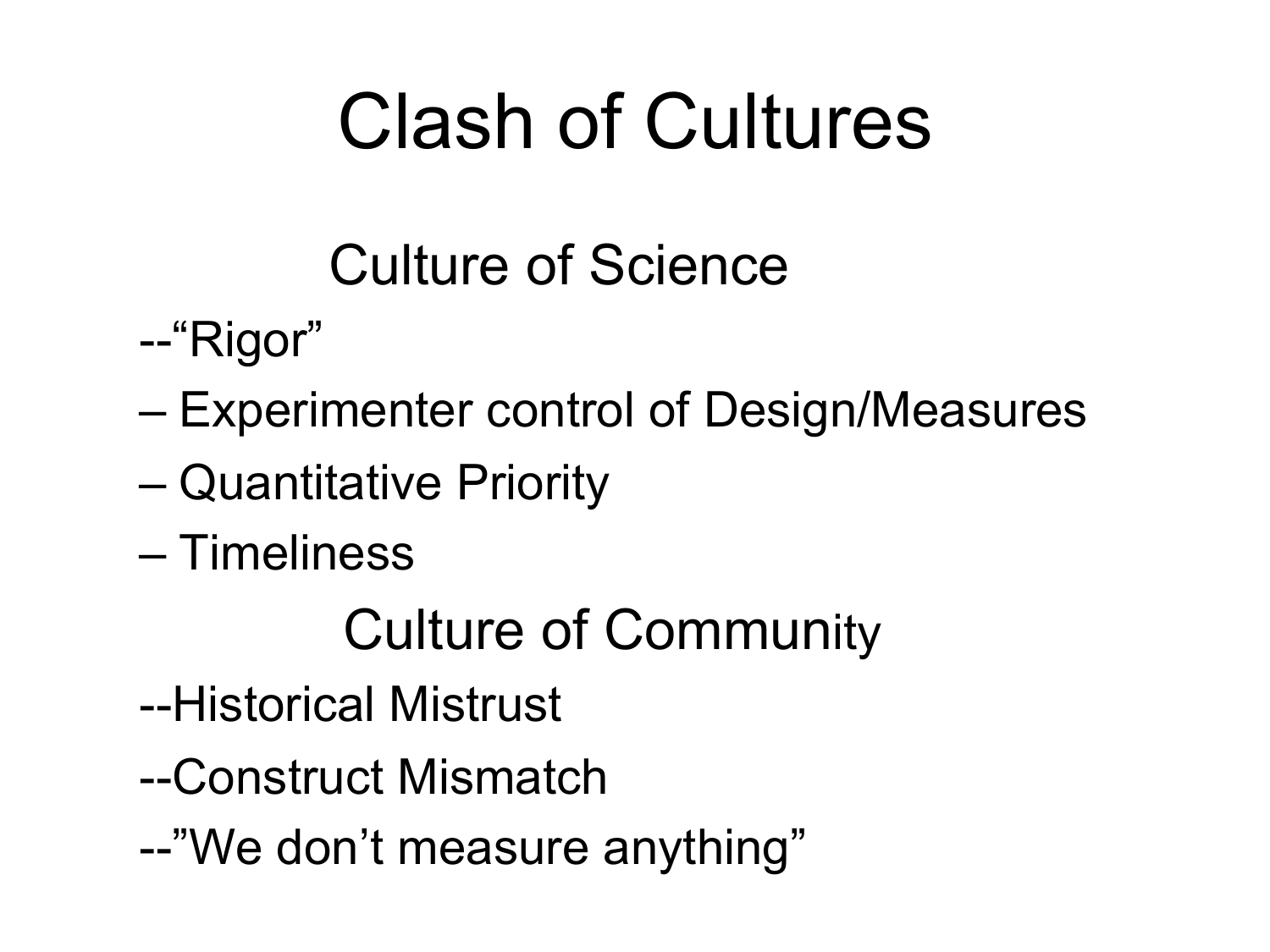# Developing a Shared Agenda

- A year of meetings to develop shared agenda
- Agreement on strengths/not deficits
- Importance of not speaking for others
- Listening to life stories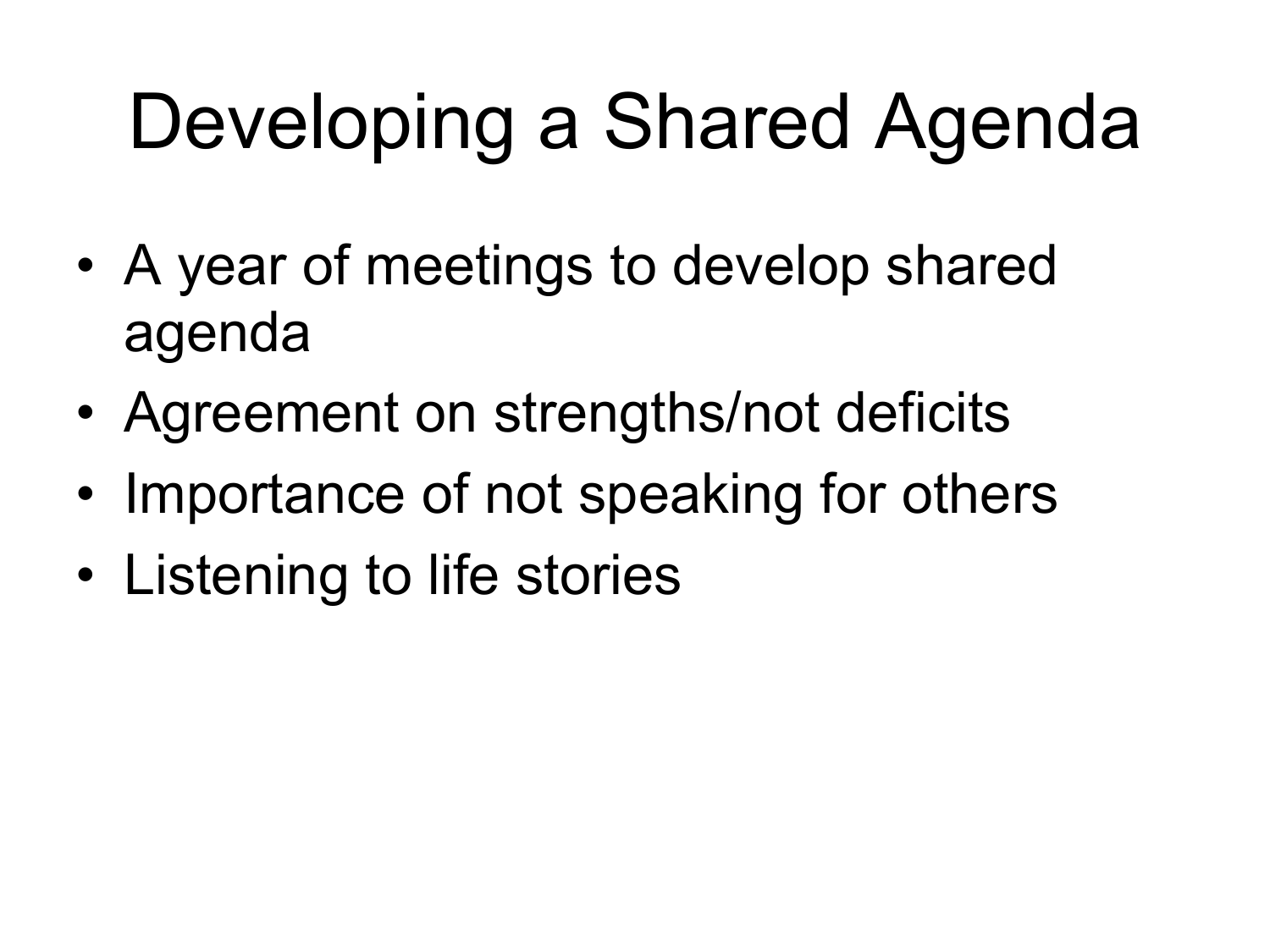# Life History Story Gathering

- Who to Invite?
	- Those who recovered from alcoholism and were totally abstinent
	- --Those who drank but did not suffer negative consequences ("under control)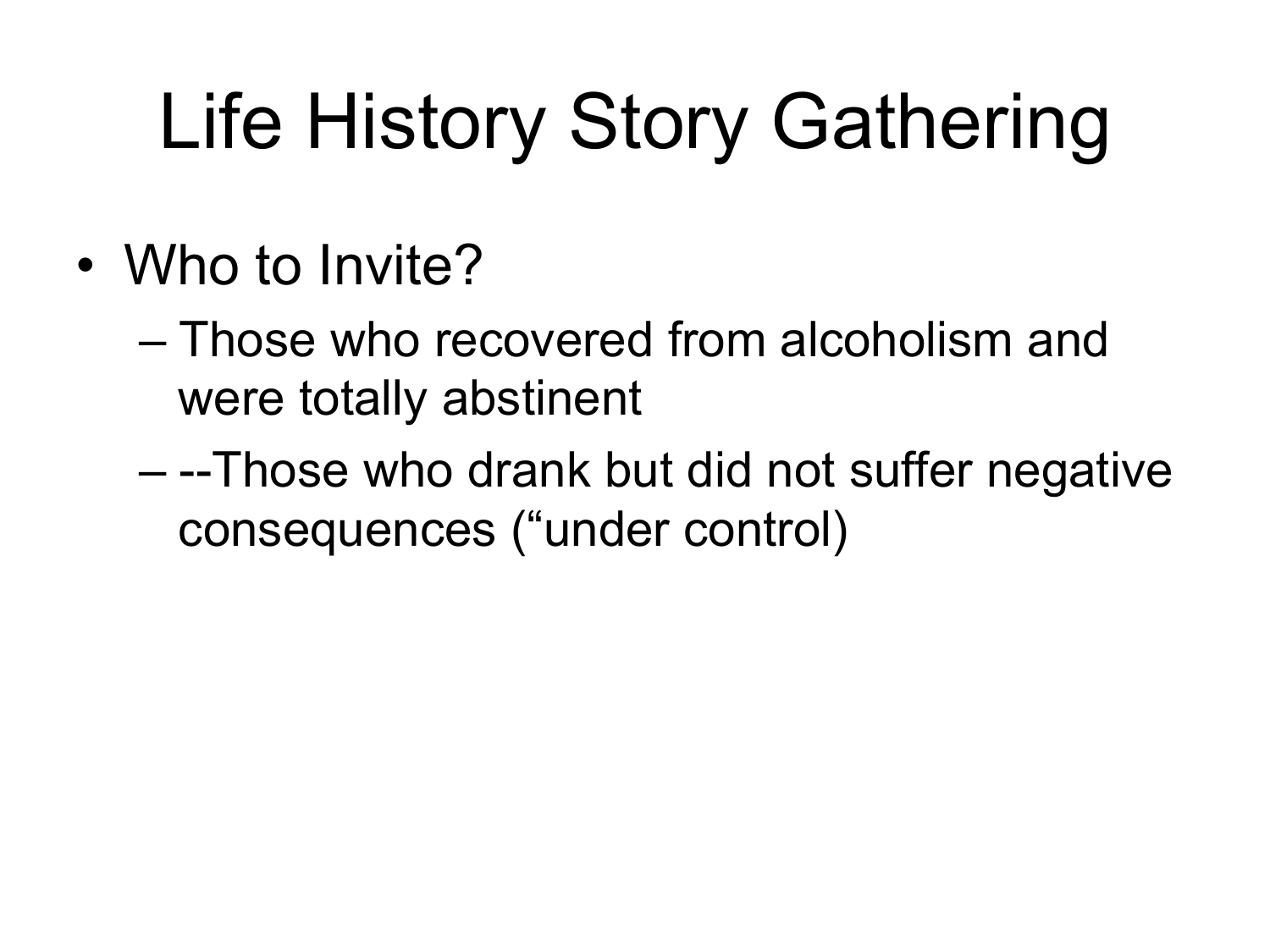## Search for Protective Factors

- Definition of wellness as balance or connection of all aspects of self—physical, cognitive, emotional, spiritual– embedded in family and community relationships and integrally connected to the land.
- Becoming aware of these connections
- Qualitative Approach representing Community Knowledge and Experience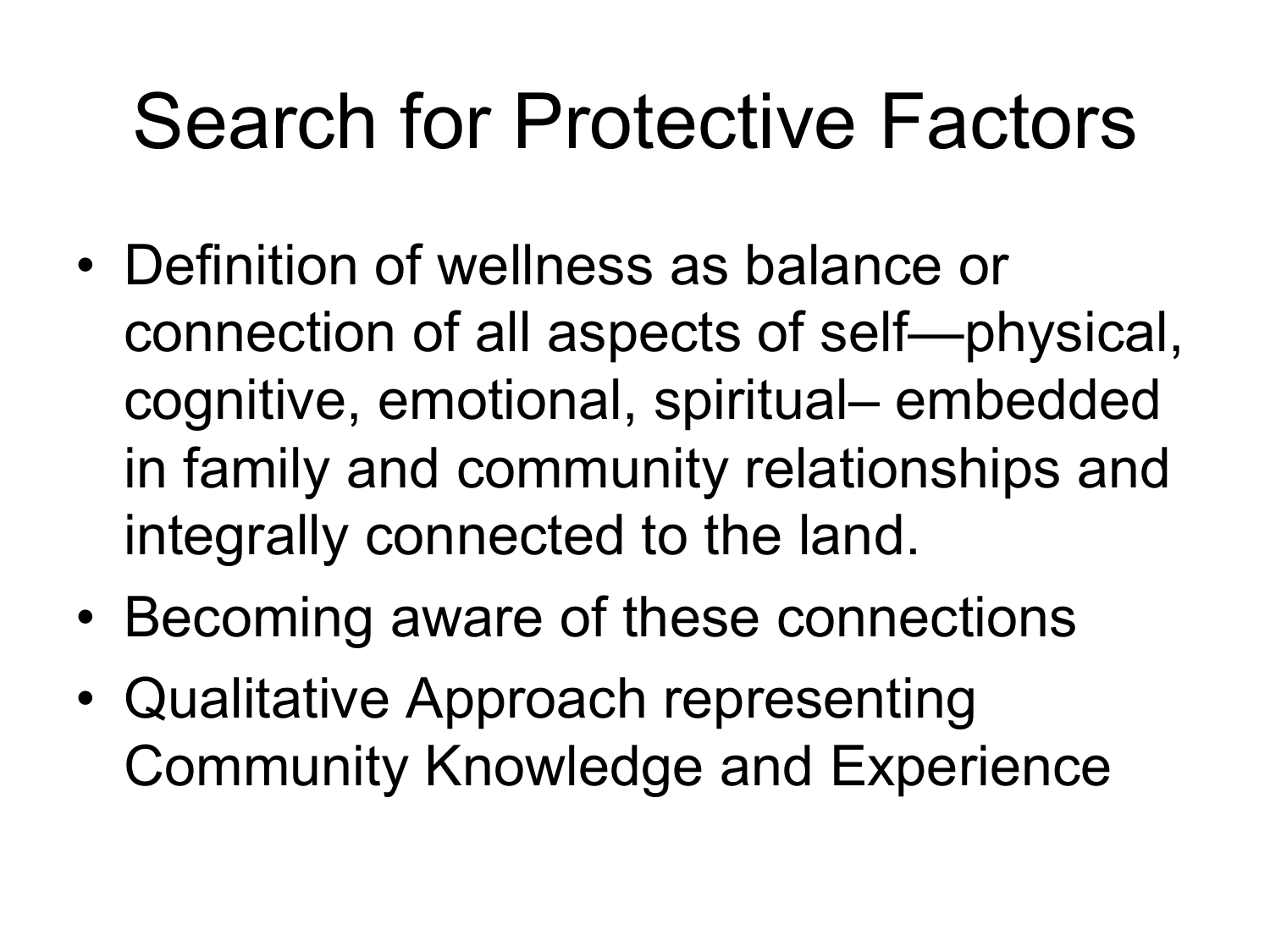# An Indigenous Model

- Protective Factors at 3 Ecological Levels
- ---Individual (self and communal mastery)
- --Family—(cohesion)
- --Community—(norms, opportunities for drinking)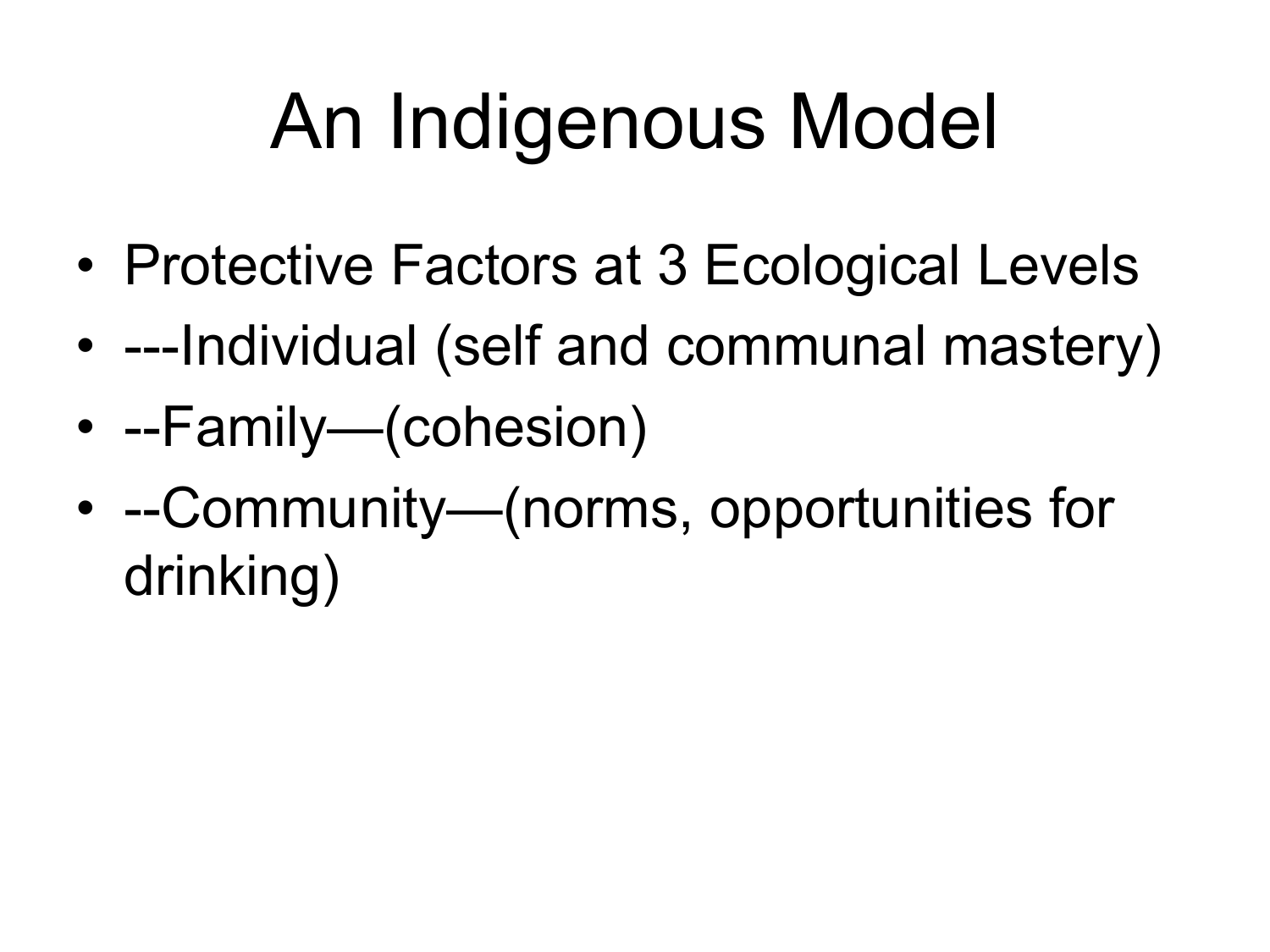# Adapted for Adolescent Drinking/Suicide

- The "Indigenization" CBPR Process: Local Work Groups including Elders
	- (1) concept definition--wellness
	- (2) cultural translation of protective factors
	- (3) measurement development
	- (4) intervention development/planning process
	- (5) reflection on how it worked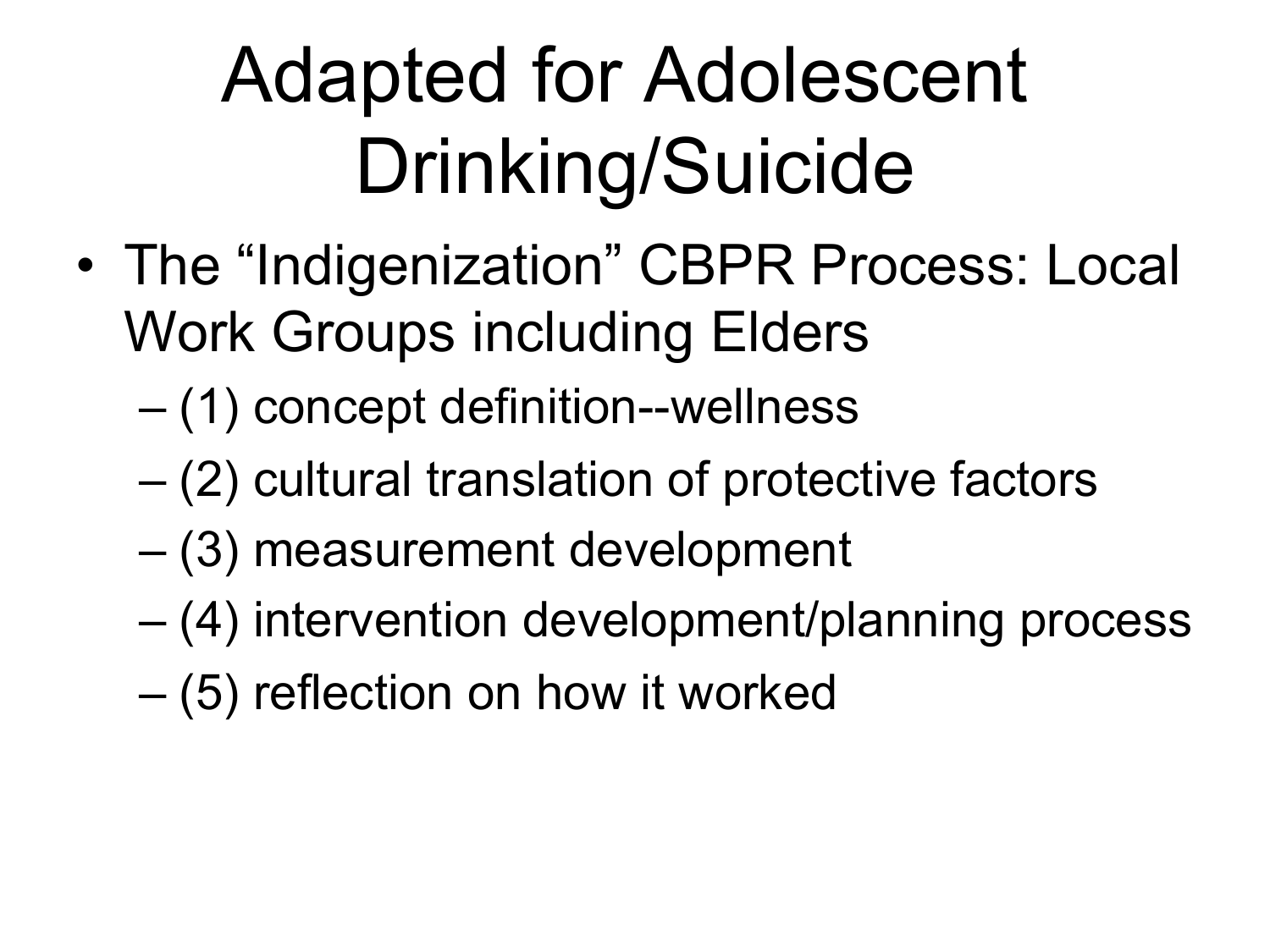# Intervention Development

- (1) Indigenous culture affirming activities
- (2) Planned and Conducted by village elders/adults/parents
- (3) Intergenerational knowledge transmission
- (4) Focus on function not form
- (5) Selectively used
- (6) Embodying one or more protective factors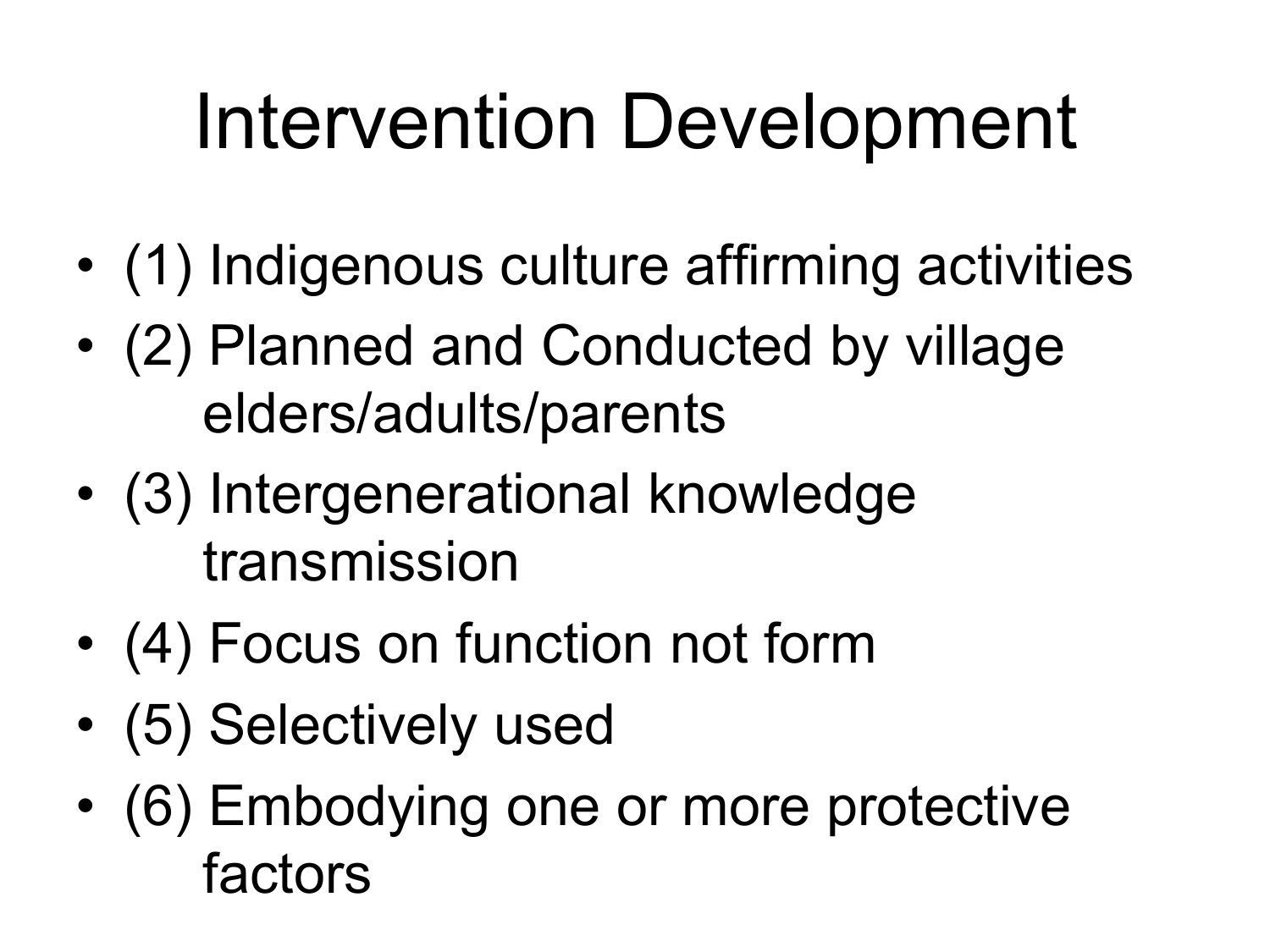## Intervention Modules: Example

• For example, in *'*watch the ice", youth travel out on the river ice. Elder experts teach how to monitor the safety of the ice using visual cues and a tool called an *ayaruk,* a long, steel-tipped staff. A hook at the opposing end of the *ayaruk* allows a person to pull oneself out of the water if the ice underneath gives way..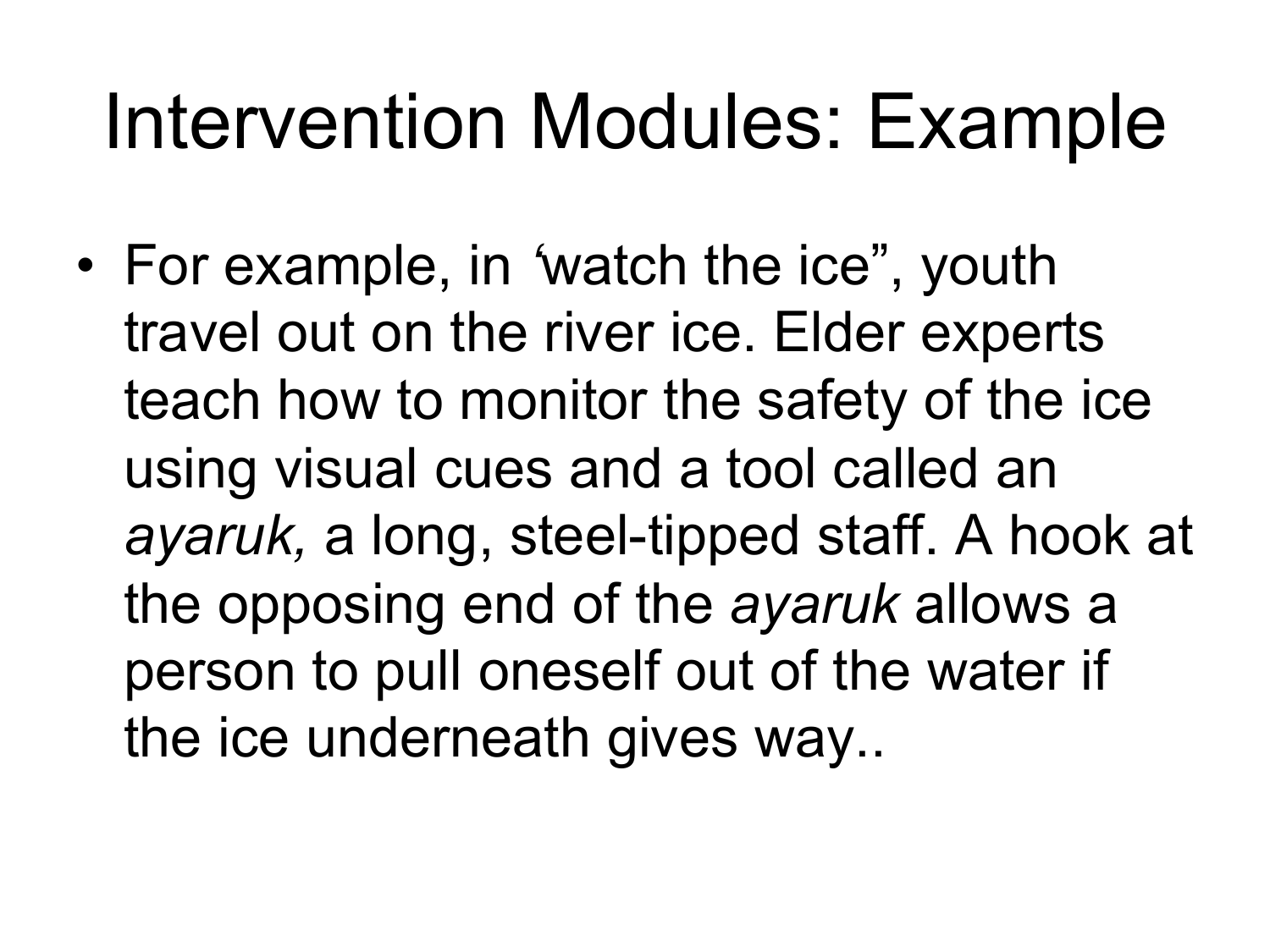# Intervention Modules: Cont.

- This activity teaches the protective factor of *ellangneq*, of always being aware, in this case through specific awareness of the changing environment, one's relationship to it, and responsible actions in response.
- Following this activity, the group returns to the *Qasgiq.* Here, elders and parents discuss through personal narratives the connection of *ellangneq* to the lessons of ice safety, and implications regarding high-risk behavior and valuing one's own life.